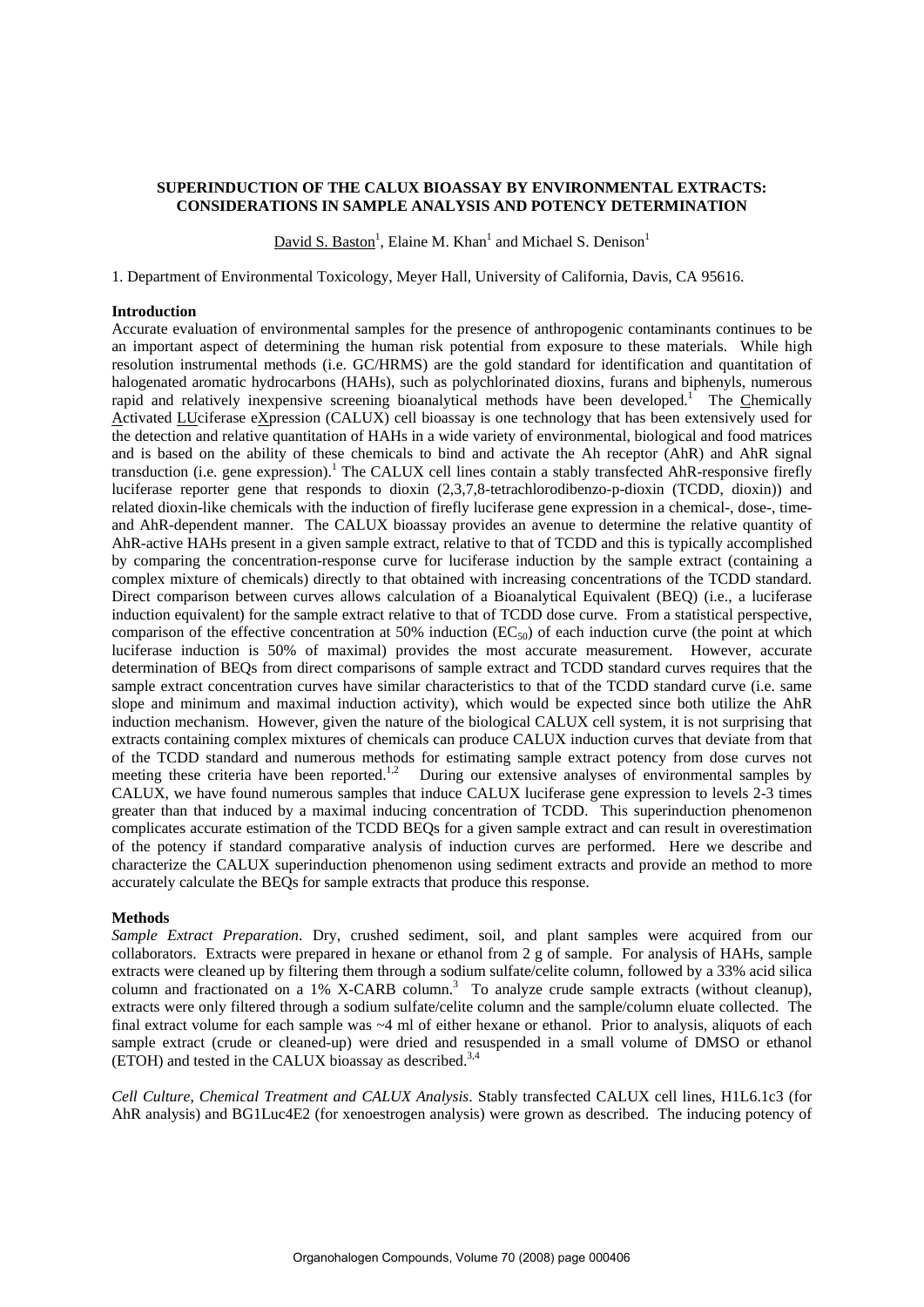each sample was evaluated in a range finding study, followed by a nine-point dose curve.<sup>4-6</sup> Cells in a 96-well microplate format were incubated with standards or extracts for 24 hours and luciferase activity determined using a Anthos Lucy 2 or Berthold microplate luminometer as described.

## **Results and Discussion**

CALUX is an AhR-based cell bioassay system that responds to TCDD and related TCDD-like HAHs with the induction of firefly luciferase reporter gene expression. Exposure of these cells to TCDD or extracts containing these chemicals or other AhR agonists results in a typical receptor-dependent sigmoidal concentration (dose) response curve, from which the relative inducing potency (i.e. BEQ) of the test extract or chemical can be calculated when compared to the TCDD standard curve. Determination of the relative potency of sample extracts or chemicals that produce a full concentration-response curve in the CALUX bioassay with a maximal activity and slope comparable to that produced by TCDD are simple to calculate by direct comparison of the  $EC_{50}$ s of the curves (Figure 1; compare TCDD (point 1) and sample C (point 4)) and many linear curve fitting analyses such as the 4-parameter Hill plot or probit analysis have been used.<sup>1,2</sup> However, sample extracts or chemicals that fail to produce a full concentration-response curve comparable to that of TCDD, or the concentration response curve plateaus at a level significantly lower than that produced by TCDD (typified by partial agonists) or those whose slope of the concentration-response curve deviates significantly from that produced by TCDD are commonly encountered and determination of the relative potency of these sample extracts or chemicals are more complicated.<sup>1,2</sup> Several approaches have been described to attempt to determine the relative potency of these types of samples and unlike the full response curve results, these latter relative potency value estimates are less certain. During our extensive extract screening analysis of environmental, biological and food samples, as well as pure chemicals, each of these types of concentration response curves have been observed and we have evaluated and selected the mathematical approaches that lead to the most accurate and justifiable estimate of their relative potency. Our screening results also allowed identification of numerous sample extracts that when tested in the CALUX bioassay resulted in a concentration-response curve whose maximal luciferase activity was significantly greater than that of the TCDD standard curve. Determination of the relative potency of these "superinducing" extracts is particularly problematic given that there exist no published methodology to use to calculate/estimate potency of samples that induce more than the maximal activity of the most potent AhR agonist (TCDD). To examine this CALUX "superinduction" phenomenon in greater detail and to determine an appropriate method to calculate relative potencies for these extracts, we selected sediment sample extracts that induced CALUX luciferase activity to varying degrees. These included an extract that induced CALUX luciferase activity to the same maximal activity as that of TCDD (Figure 1, sample C) and two sample extracts that could "superinduce" CALUX luciferase reporter gene activity (one that produced a full concentration-response curve (Figure 1, sample B) and one that produced a submaximal concentration-response curve (Figure 1, sample A)). Sediment sample A and B induced CALUX luciferase gene expression to a level ~2- and 3-times greater than a maximal inducing concentration of TCDD, respectively. A common approach to estimate the relative potency for an unknown sample extract is to directly compare the luciferase activity at the  $EC_{50}$  for TCDD to the identical luciferase activity induced by the sample extract and using the concentration of TCDD at the EC50 to estimate the relative concentration of TCDD bioanalytical equivalents that must be present in the sample extract in order to generate the comparable induction response. While this is an appropriate approach for sample extracts whose induction curves are parallel to and reach the same maximal as the TCDD standard curve, it is not necessarily appropriate for those samples whose maximal CALUX induction activity is less than or greater than the maximal activity induced by TCDD. For example, estimation of the relative potency of sample C (5.2 ng TCDD equivalents/g sediment) using the TCDD standard curve would be appropriate since it meets all established criteria (Figure 1 [compare points 1 and 4] and Table 1). However, estimation of the relative potency of sample A (point 2) and B (point 3) using this same direct  $EC_{50}$  luciferase activity comparison approach results in 5.4 and 209 ng TCDD equivalents/g sediment, respectively. If we consider that the synergistic enhancement of the CALUX gene induction response is likely occurring across the entire concentration range, combined with the fact that both induction responses use the exact same receptor (i.e. the AhR), it is justified to normalize or scale the superinduction curves to a maximum of 100% relative to that of TCDD. For sample B, this is simple since a full concentration-response curve was obtained and recalculation of the relative potency of this extract using its actual EC<sub>50</sub> (point 5 in Figure 1) to that of TCDD, results in a BEQ of 29.7 ng TCDD equivalents/g sediment, a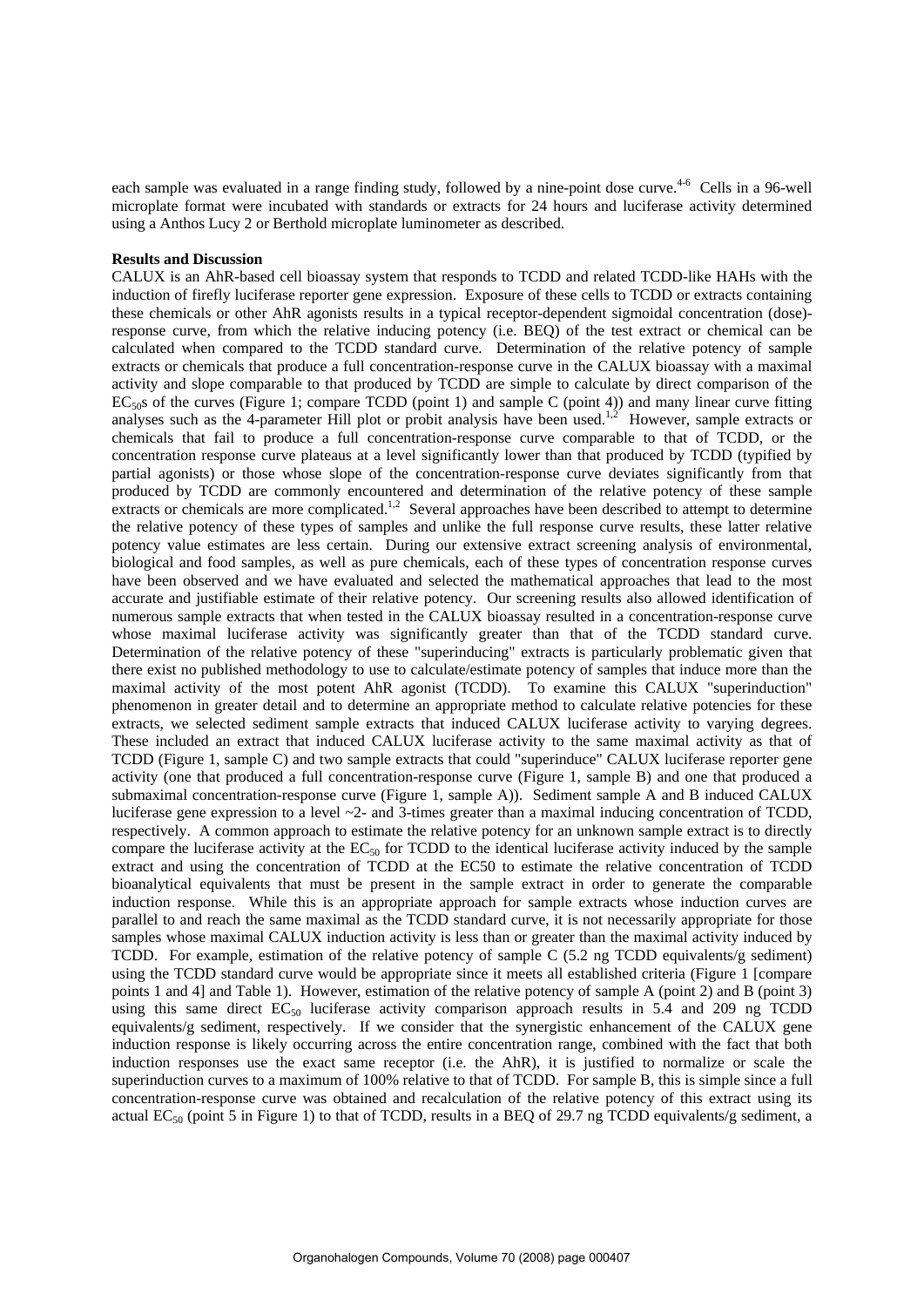7-fold decrease in the estimated potency compared to the previous calculation (Table 1). In contrast, the superinduction response with sample A does not reach a maximal activity, so the concentration curve can't simply be scaled/normalized to that of TCDD. In this instance, we propose to use the highest induction response value for nonmaximal superinduction curves as the 100% response value and the concentration response curve scaled as described for sample B. While the  $EC_{50}$  value and BEQ generated using this approach would overestimate sample potency, since maximal activity was not obtained, the BEQ estimate resulting from this scaled determination would still be closer to the actual potency value. Using this approach, the relative potency (BEQ) for sample A was calculated to be 1.2 ng TCDD equivalents/g sediment, 4.5-fold less potent than that calculated using the direct TCDD  $EC_{50}$  comparison (Table 1). The observation of superinduction responses raises some concerns about the accuracy of relative potency estimations of any sample when the highest CALUX induction response obtained has not yet reached a maximal (i.e. it is still in the linear portion of the curve) and the absolute activity is less than that of the maximal activity of the TCDD standard. If this sample was actually the lower end of a superinduction response curve, the relative potency of the extract (BEQs) would be greatly overestimated as shown above. The superinduction phenomenon is not unique or an artifact of the AhR CALUX bioassay, as we have observed a similar superinduction responses using a stably transfected estrogen receptor (ER)-responsive luciferase reporter gene in human ovarian carcinoma cells (BG1) following exposure to crude solvent extracts of plants (data not shown). While it remains to be determined what accounts for the superinduction response to the sediment extracts in the CALUX cell line, we and others have observed that co-treatment of CALUX cells with TCDD and a chemical (phorbol ester) that stimulates protein kinase C activity will result in a synergistic increase in AhR-dependent gene expression (Figure 2).<sup>6,7</sup> One can envision that substances in the complex mixture of chemicals in an extract could stimulate the AhR (and ER) and protein kinase C, leading to enhanced transcriptional activation activity of the these receptors and/or basal transcription machinery. While the exact mechanism of superinduction is unknown, further investigation may allow identification of a step that can be incorporated into the standard CALUX bioassay protocol to significantly increase assay sensitivity and response. Such studies are underway.

## **References:**

- 1. Denison MS, Zhao B, Baston DS, Clark GC, Murata H, Han, D-H (2004) Talanta 63:1123.
- 2. Whyte JJ, Schmitt CJ, Tillitt DE (2004) Crit Rev Toxicol 34:1.
- 3. Brown DJ, Orelien J., Gordon JD, Chu AC, Chu MD, Murata HJ, Kayama F, Denison MS, Clark GC (2007) Environ Toxicol Chem 41:4354.
- 4. Rogers JM, Denison MS (2000) In Vitro Molec Toxicol 13:67.
- 5. Ziccardi MH, Gardner IA, Denison MS (2000) Toxicol Sci 54:183.
- 6. Chen Y-H, Tukey RH (1996) J Biol Chem 271:26261.
- 7. Long WP, Chen X, Perdew GH (1998) J Biol Chem 274:12391.

| Table 1. Relative potency comparison of sediment extracts. Results were calculated relative  |  |
|----------------------------------------------------------------------------------------------|--|
| to the TCDD $EC_{50}$ or scaled values from the superinduction curves. See text for details. |  |

| EC50 Values                   |                                | <b>BEQ Values</b><br>(ng TCDD Eqv. /g Sediment) |                                |                       |
|-------------------------------|--------------------------------|-------------------------------------------------|--------------------------------|-----------------------|
| Sample Curves                 | Direct TCDD<br>EC50 Comparison | Superinduced<br>Curve                           | Direct TCDD<br>EC50 Comparison | Superinduced<br>Curve |
| <b>TCDD Standards</b><br>(pg) | 4.049 $(1)^a$                  |                                                 |                                |                       |
| Sample A Eq. (g)              | $0.75E-3(3)$                   | $3.38E-3(6)$                                    | 5.39                           | 1.20                  |
| Sample B Eq. (g)              | $0.019E-3(2)$                  | $0.14E-3(5)$                                    | 208.93                         | 29.66                 |
| Sample C Eq. $(g)$            | $0.76E-3(4)$                   |                                                 | 5.31                           |                       |

a. Numbers refer to calculated points in figure 1.